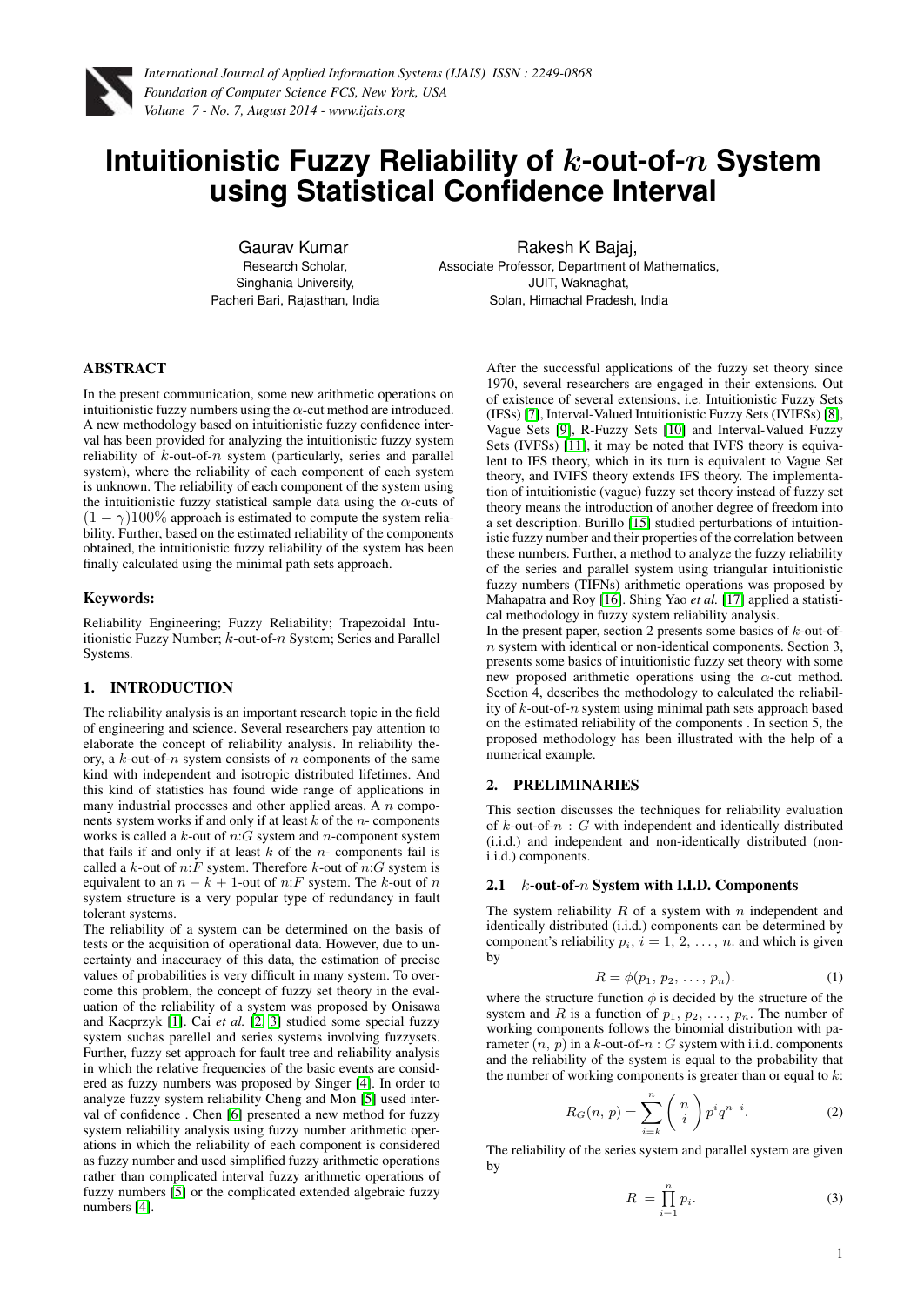

$$
R = 1 - \prod_{i=1}^{n} (1 - p_i).
$$
 (4)

#### 2.2 k-out-of-n System with Independent and Non-I.I.D. Components

For  $k$ -out-of-n:  $G$  systems with components whose reliabilities are not necessarily identical, computing the system reliability is somewhat more difficult. However, more efficient recursive algorithms for reliability evaluation of such systems were reported by Barlow and Heidtmann [\[18\]](#page-6-3) and Rushdi [\[19,](#page-6-4) [20\]](#page-6-5). The iterative implementation Rushdi algorithm is provided in [\[21\]](#page-6-6). The concept of minimal path sets to evaluate system reliability can also be used. The reliability of any system is equal to the probability that at least one of the minimal path sets works. The unreliability of the system is equal to the probability that at least one minimal cut set is failed. For a minimal path set to work, each component in the set must work. For a minimal cut set to fail, all components in the set must fail. In a  $k$ -out-of-n: $G$  system, there are  $n_{C_k}$  minimal path sets and  $n_{C_{n-k+1}}$  minimal cut sets. Each minimal path set contains exactly  $k$  different components and each minimal cut set contains exactly  $n-k+1$  components. If all minimal path sets and minimal cut sets are known, then the reliability of  $k$ -out-of-n system is calculated using the following formula [\[18\]](#page-6-3):

$$
Rel(k, n) = 1 - \prod_{j=1}^{n_{C_k}} \left[ 1 - \prod_{i \in P_j} R_i \right],
$$
 (5)

where  $P_j$  is the  $j^{th}$  minimal path set.

## 3. BASIC CONCEPTS OF INTUITIONISTIC FUZZY SETS

DEFINITION 1 FUZZY SET. *A fuzzy set* A =  $\{\langle x, \mu(x)\rangle | x \in X\}$  *in a universe of discourse X is characterized by a membership function*  $\mu_A$  *as follows* [\[22\]](#page-6-7)*.* 

$$
\mu_A: X \to [0, 1]. \tag{6}
$$

DEFINITION 2 INTUITIONISTIC FUZZY SET. *[\[23,](#page-6-8) [7\]](#page-5-6) Let*  $X$  be the universe of discourse. Then an IFS  $\tilde{A}$  in  $X$  is given *by*

$$
\tilde{A} = \{ \langle x, \mu_{\tilde{A}}(x), \nu_{\tilde{A}}(x) \rangle : x \in X \},\tag{7}
$$

where  $\mu_{\tilde{A}} : X \to [0, 1]$  and  $\nu_{\tilde{A}} : X \to [0, 1]$  with the condition  $0 \leq \mu_{\tilde{A}}(x) + \nu_{\tilde{A}}(x) \leq 1, \forall x \in X$ . The numbers  $\mu_{\tilde{A}}(x)$  and  $\nu_{\tilde{A}}(x)$  denotes the degree of membership and non-membership of an element x to a set  $\overline{A}$  respectively. For each element  $x \in X$ , the amount  $\pi_{\tilde{A}}(x) = 1 - \mu_{\tilde{A}}(x) - \nu_{\tilde{A}}(x)$  is called the degree of indeterminacy (hesitation part). It is the degree of uncertainty whether  $x$  belongs to  $A$  or not.

DEFINITION  $3 \alpha$ -CUT OF THE IFS. *The*  $\alpha$ -cut of a intu*itionistic fuzzy set, is a crisp set which consists of elements of*  $\tilde{A}$  for which the membership degree greater than or equal to  $\alpha$ *and non-membership degree less than or equal to*  $1 - \alpha$  *i.e.*,

$$
\tilde{A}_{\alpha} = \{x | \mu_{\tilde{A}}(x) \ge \alpha \text{ and } \nu_{\tilde{A}}(x) \le 1 - \alpha\}, \forall \alpha \in [0, 1]. \tag{8}
$$

DEFINITION 4 INTUITIONISTIC FUZZY NUMBER. *An intuitionistic fuzzy subset*

 $\tilde{A} = \{\langle x, \mu_{\tilde{A}}(x), \nu_{\tilde{A}}(x)\rangle : x \in X\}$  *of the real line* R *is called an intuitionistic fuzzy number if the following axioms hold:*

(1) 
$$
\tilde{A}
$$
 is normal, i.e., there at least two points  $x_1, x_2 \in R$  such that  $\mu_{\tilde{A}}(x_1) = 1$  and  $\nu_{\tilde{A}}(x_2) = 0$ ;

- (2) *The membership function*  $\mu_{\tilde{A}}$  *is fuzzy-convex i.e.*,  $\mu_{\tilde{A}}(\lambda \cdot x_1 +$  $(1 - \lambda) \cdot x_2$ ) ≥ max { $\mu_{\tilde{A}}(x_1), \mu_{\tilde{A}}(x_2)$ }∀ $x_1, x_2 \in X$ ,  $\lambda \in [0, 1];$
- (3) The non-membership function  $\nu_{\tilde{A}}$  is fuzzy*concave i.e.*  $\nu_{\tilde{A}}(\lambda + x_1 + (1 - \lambda) + x_2) \leq$  $\max \{ \nu_{\tilde{A}}(x_1), \nu_{\tilde{A}}(x_2) \} \forall x_1, x_2 \in X, \ \lambda \in [0, 1];$
- (4) The membership and the non-membership function of  $\tilde{A}$  sat*isfying the condition*  $0 \leq f_1(x) + g_1(x) \leq 1$ ,  $0 \leq$  $f_2(x) + g_2(x) \leq 1$  *have the following form:*

$$
\mu_{\tilde{A}}(x) = \begin{cases} f_1(x), & \text{for } a_1 \le x \le a_2, \\ 1, & \text{for } a_2 \le x \le a_3, \\ f_2(x), & \text{for } a_3 \le x \le a_4, \\ 0, & \text{otherwise.} \end{cases} \tag{9}
$$

*and*

$$
\nu_{\tilde{A}}(x) = \begin{cases}\ng_1(x), & \text{for } a'_1 \le x \le a_2, \\
0, & \text{for } a_2 \le x \le a_3, \\
g_2(x), & \text{for } a_3 \le x \le a'_4 \\
1, & \text{otherwise.} \n\end{cases}
$$
\n(10)

*respectively, where*  $f_1(x)$  *and*  $f_2(x)$  *are strictly increas*ing and decreasing functions in  $[a_1, a_2]$  and  $[a_3, a_4]$ *; and*  $g_1(x)$  and  $g_2(x)$  are strictly decreasing and increasing functions in  $[a'_1, a_2]$  and  $[a_3, a'_4]$ , respectively. Symbolically the *intuitionistic fuzzy number is represented as*

$$
\tilde{A}_{IFN} = (a_1, a_2, a_3, a_4; a'_1, a_2, a_3, a'_4).
$$

The  $\alpha$ -cut of Intuitionistic Fuzzy Number  $\tilde{A}_{IFN}$ The  $\alpha$ -cut of Intuitionistic Fuzzy Number  $A_{IFN}$  =  $(a_1, a_2, a_3, a_4; a'_1, a_2, a_3, a'_4)$  generates the following pair of intervals:

$$
[\tilde{A}_{IFN}]_{\alpha} = \left\{ \left[ \tilde{A}_{\mu}^{L}(\alpha), \tilde{A}_{\mu}^{R}(\alpha) \right]; \left[ \tilde{A}_{\nu}^{L}(\alpha), \tilde{A}_{\nu}^{R}(\alpha) \right] \right\},\
$$

where the interval  $\left[\tilde{A}_{\mu}^{L}(\alpha), \tilde{A}_{\mu}^{R}(\alpha)\right]$  can be defined as follows:

<span id="page-1-0"></span>
$$
\tilde{A}^{L}_{\mu}(\alpha) = \begin{cases}\n\inf\{x|\mu_{\tilde{A}}(x) \ge \alpha\}, & \text{if } \alpha > 0, \\
\inf\{x|x \in [a_2, a_3]\}, & \text{if } \alpha = 0, \\
\sup\{x|\mu_{\tilde{A}}(x) \ge \alpha\}, & \text{if } \alpha > 0, \\
\sup\{x|x \in [a_2, a_3]\}, & \text{if } \alpha = 0.\n\end{cases}
$$
\n(11)

In similar manner, the interval  $\left[ \tilde{A}_{\nu}^{L}(\alpha), \tilde{A}_{\nu}^{R}(\alpha) \right]$  can be defined as follows:

<span id="page-1-1"></span>
$$
\tilde{A}_{\nu}^{L}(\alpha) = \begin{cases}\n\inf\{x|\nu_{\tilde{A}}(x) \le 1 - \alpha\}, & \text{if } \alpha > 0, \\
\inf\{x|x \in [a_{1}', a_{4}']\}, & \text{if } 1 - \alpha = 0, \\
\sup\{x|\nu_{\tilde{A}}(x) \le 1 - \alpha\}, & \text{if } 1 - \alpha > 0, \\
\sup\{x|x \in [a_{1}', a_{4}']\}, & \text{if } 1 - \alpha = 0.\n\end{cases}
$$
\n(12)

DEFINITION 5. An Intuitionistic Fuzzy Number  $A_{IFN}$  = DEFINITION 5. An Intuitionistic Fuzzy Number  $A_{IFN} = (a_1, a_2, a_3, a_4; a'_1, a_2, a_3, a'_4)$  defined on the universal set R *is said to be a trapezoidal intuitionistic fuzzy number if and only if its membership and non-membership functions have the following form:*

$$
\mu_{\tilde{A}}(x) = \begin{cases}\n\frac{x - a_1}{a_2 - a_1}, & \text{for } a_1 \le x \le a_2, \\
1, & \text{for } a_2 \le x \le a_3, \\
\frac{a_4 - x}{a_4 - a_3}, & \text{for } a_3 \le x \le a_4, \\
0, & \text{otherwise.} \n\end{cases}
$$
\n(13)

*and*

$$
\nu_{\tilde{A}}(x) = \begin{cases}\n\frac{a_2 - x}{a_2 - a'_1}, & \text{for } a'_1 \le x \le a_2, \\
0, & \text{for } a_2 \le x \le a_3, \\
\frac{x - a_3}{a'_4 - a_3}, & \text{for } a_3 \le x \le a'_4, \\
1, & \text{otherwise.} \n\end{cases}
$$
\n(14)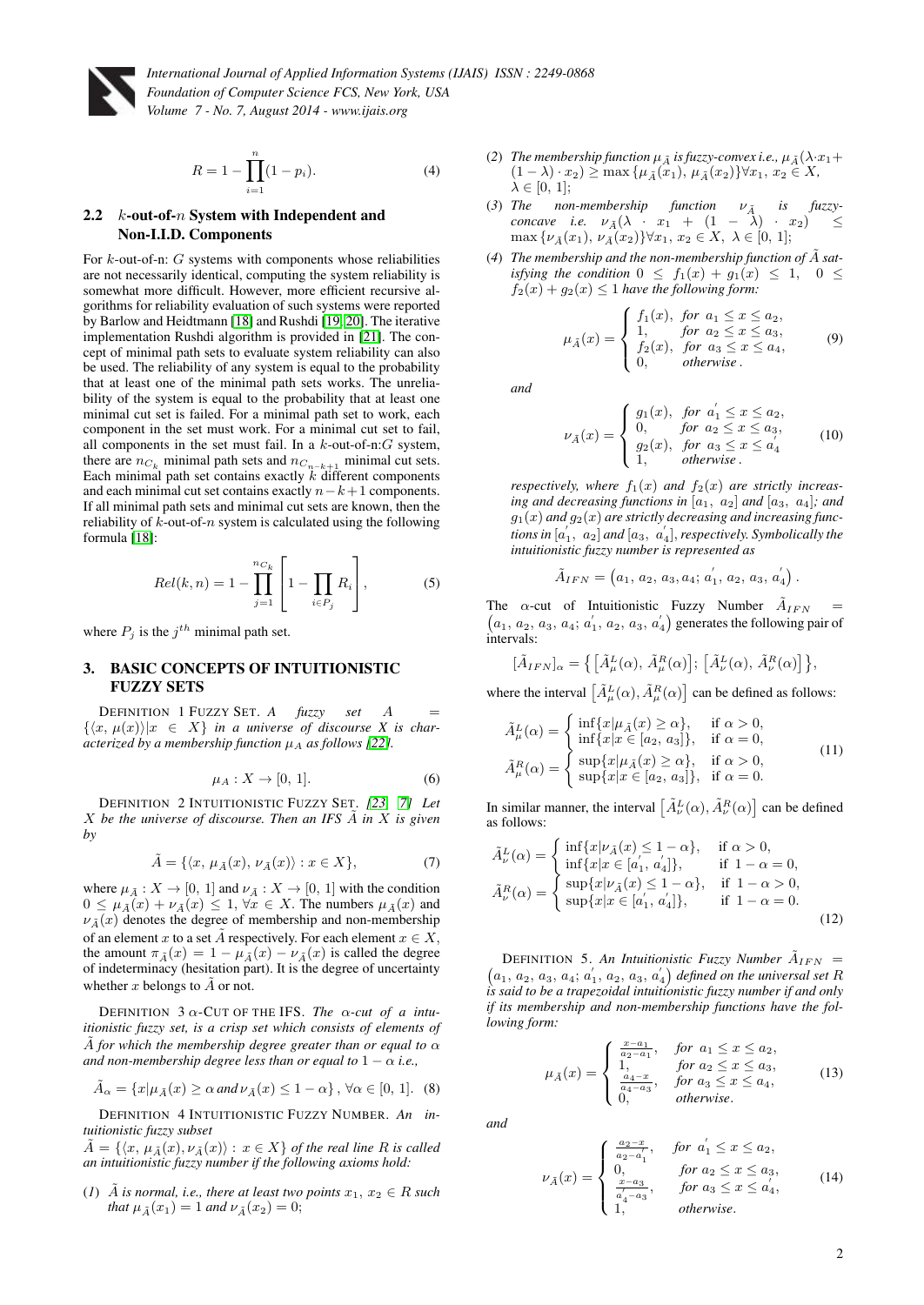

where 
$$
a'_1 \le a_1 \le a_2 \le a_3 \le a_4 \le a'_4
$$
 and  $\mu_{\tilde{A}}(x), \nu_{\tilde{A}}(x) \le 0.5$   
for  $\mu_{\tilde{A}}(x) = \nu_{\tilde{A}}(x)$   $\forall x \in R$ .

Using the equations [\(11\)](#page-1-0) and [\(12\)](#page-1-1), the  $\alpha$ -cuts of  $\tilde{A}_{TPIFN}$  can be defined as

$$
\begin{aligned} &\left[\tilde{A}_{TPIFN}\right]_{\alpha} = \left\{ \left[\tilde{A}_{\mu}^{L}(\alpha), \tilde{A}_{\mu}^{R}(\alpha)\right]; \left[\tilde{A}_{\nu}^{L}(\alpha), \tilde{A}_{\nu}^{R}(\alpha)\right] \right\} \\ &= \left\{ \left[a_{1} + \alpha(a_{2} - a_{1}), a_{4} - \alpha(a_{4} - a_{3})\right]; \left[a_{2} - \alpha(a_{2} - a_{1}'), a_{3} + \alpha(a_{4}^{'} - a_{3})\right] \right\} \end{aligned} \tag{15}
$$

#### 3.1 Arithmetic Operations on Intuitionistic Fuzzy Numbers

The arithmetic operation (∗) of two intuitionistic fuzzy numbers is a mapping from cartesian product space  $R \times R$  onto R. If  $\tilde{A}_{IFN}$  and  $\tilde{B}_{IFN}$  be two IFNs then their resultant is also an IFN. Using the extension principle, the membership and the nonmembership function of the resultant IFN  $\tilde{A}_{IFN} * \tilde{B}_{IFN}$  can be defined as follows:

$$
\mu_{\tilde{A}_{IFN} * \tilde{B}_{IFN}}(z) = \sup_{z = x * y} \min \left\{ \mu_{\tilde{A}_{IFN}}(x), \mu_{\tilde{B}_{IFN}}(y) \right\}
$$
\n
$$
(16)
$$
\n
$$
\nu_{\tilde{A}_{IFN} * \tilde{B}_{IFN}}(z) = \inf_{z = x * y} \max \left\{ \nu_{\tilde{A}_{IFN}}(x), \nu_{\tilde{B}_{IFN}}(y) \right\},
$$
\n
$$
(17)
$$

where ∗ stands for any of the four arithmetic operations (addition, subtraction, multiplication, division).

*3.1.1 Arithmetic Operation of Intuitionistic Fuzzy Number based on*  $\alpha$ - *cut method*. Using the  $\alpha$ -cut method, arithmetic operations on intuitionistic fuzzy numbers can be defined as follows.

Let  $\tilde{A}_{IFN} = (a_1, a_2, a_3, a_4; a'_1, a_2, a_3, a'_4)$  and  $\tilde{B}_{IFN} =$  $(b_1, b_2, b_3, b_4; b'_1, b_2, b_3, b'_4)$ , be two IFNs, then the  $\alpha$ -cuts of  $\tilde{A}_{TPIFN}$  and  $\tilde{B}_{TPIFN}$  are defined as  $\left[\tilde{A}_{TPIFN}\right]_{\alpha} = \left\{ \left[\tilde{A}_{\mu}^{L}(\alpha), \tilde{A}_{\mu}^{R}(\alpha)\right]; \left[\tilde{A}_{\nu}^{L}(\alpha), \tilde{A}_{\nu}^{R}(\alpha)\right]\right\}$  $=\left\{\rule{0pt}{10pt} [a_1+\alpha(a_2-a_1),a_4-\alpha(a_4-a_3)]; \rule{0pt}{10pt} [a_2-\alpha(a_2-a_1^{'}),a_3+\alpha(a_4^{'}-a_3)] \rule{0pt}{10pt} \right\},$ and  $[\hat{B}_{TPIFN}]_{\alpha}=\left\{\left[\hat{B}_{\mu}^{L}(\alpha),\hat{B}_{\mu}^{R}(\alpha)\right];\left[\hat{B}_{\nu}^{L}(\alpha),\hat{B}_{\nu}^{R}(\alpha)\right]\right\}$  $=\left\{\, [b_1+\alpha (b_2-b_1), b_4-\alpha (b_4-b_3)] ; \, \left[\, b_2-\alpha (b_2-b_1^{'}) , b_3+\alpha (b_4^{'}-b_3) \,\right] \,\right\}$ respectively.

(1) **Addition of two TPIFNs:** The addition of  $\tilde{A}_{TPIFN}$  and  $\tilde{B}_{TPIFN}$  is defined as follows:  $\begin{bmatrix} \tilde{A}_{TPIFN} \end{bmatrix} \alpha \triangleq [\tilde{B}_{TPIFN}] \alpha$ = -A˜L <sup>µ</sup> (α) + <sup>B</sup>˜<sup>L</sup> <sup>µ</sup> (α),A˜Rµ (α) + <sup>B</sup>˜Rµ (α) ; - A˜L ν (α) + B˜L ν (α),A˜Rν (α) + <sup>B</sup>˜Rν (α) and their membership and the non-membership functions are of the form:

$$
^{\mu} \tilde{A}_{TPIFN} \oplus \tilde{B}_{TPIFN} \stackrel{(x)}{=} \begin{cases} \frac{x - (a_1 + b_1)}{(a_2 + b_2) - (a_1 + b_1)}, & \text{for } a_1 + b_1 \leq x \leq a_2 + b_2, \\ 1, & \text{for } a_2 + b_2 \leq x \leq a_3 + b_3, \\ \frac{(a_4 + b_4) - x}{(a_4 + b_4) - (a_3 + b_3)}, & \text{for } a_3 + b_3 \leq x \leq a_4 + b_4, \\ 0, & \text{otherwise.} \end{cases}
$$

and

$$
^{\nu}\tilde{A}_{TPIFN}\oplus \tilde{B}_{TPIFN}\left( x \right) = \left\{ {\begin{array}{*{20}{c}} {\frac{{\left( {a_2 + b_2 } \right) - x}}{{\left( {a_2 + b_2 } \right) - \left( {a'_1 + b'_1 } \right)}},}&{\rm{for}~{a'_1} + b'_1 \le x \le {a_2 + b_2}, } \\ {\frac{{0}}{0}&{\rm{for}~{a_2} + b_2 \le x \le {a_3 + a_3}}, } \\ {\frac{{x - \left( {a_3 + b_3 } \right)}}{{\left( {a'_4 + b'_4 } \right) - \left( {a_3 + b_3 } \right)}},}&{\rm{for}~{a_3 + a_3} \le x \le a'_4 + b'_4, } \\ {1,} \\ {\end{array}} \right.
$$

respectively. It may be observe that the addition of two TPIFNs is also a TPIFN.

### (2) Subtraction of Two TPIFNs:

The subtraction of  $\tilde{A}_{TPIFN}$  and  $\tilde{B}_{TPIFN}$  is defined as follows:  $[\tilde{A}_{TPIFN}]_{\alpha}$  –  $[\tilde{B}_{TPIFN}]_{\alpha}$ = -A˜L <sup>µ</sup> (α) <sup>−</sup> <sup>B</sup>˜Rµ (α),A˜Rµ (α) <sup>−</sup> <sup>B</sup>˜<sup>L</sup> µ (α) ; - A˜L ν (α) <sup>−</sup> <sup>B</sup>˜Rν (α),A˜Rν (α) − B˜L ν (α) and their membership and non-membership functions are of

the form:

$$
^{\mu}\tilde{A}_{TPIFN}\oplus \tilde{B}_{TPIFN}(x)=\left\{\begin{array}{ll} \frac{x-(a_{1}-b_{4})}{(a_{2}-b_{3})-(a_{1}-b_{4})} & for\ a_{1}-b_{4}\leq x\leq a_{2}-b_{3}, \\[1mm] 1 & for\ a_{2}-b_{3}\leq x\leq a_{3}-b_{2}, \\[1mm] 0 & (a_{4}-b_{1})-(a_{3}-b_{2}) & for\ a_{3}-b_{2}\leq x\leq a_{4}-b_{1}, \\[1mm] 0 & otherwise \end{array}\right.
$$

$$
{}^{\nu}\bar{A}_{TPIFN} \oplus \bar{B}_{TPIFN} \stackrel{(x)}{=} \begin{cases} \frac{(a_2-b_3)-x}{(a_2-b_3)-(a_1'-b_4')} & \textit{for $a_1'-b_4' \leq x \leq a_2-b_3$,} \\ 0, & \textit{for $a_2-b_3 \leq x \leq a_3-b_2$,} \\ \frac{x-(a_3-b_2)}{(a_4'-b_1')-(a_3-b_2)} & \textit{for $a_3-b_2 \leq x \leq a_4'-b_1'$,} \\ 1, & \textit{otherwise,} \end{cases}
$$

respectively. It may be observe that the subtraction of two TPIFNs is also a TPIFN.

(3) Multiplication of two TPIFNs: The multiplication of two trapezoidal intuitionistic fuzzy numbers  $\tilde{A}_{TPIFN}$  and  $\tilde{B}_{TPIFN}$  is defined as follows:  $[A_{TPIFN}]_{\alpha} \otimes [\tilde{B}_{TPIFN}]_{\alpha}$  $=\left\{\left[\tilde{A}^L_{\mu}(\alpha)\cdot\tilde{B}^R_{\mu}(\alpha)\cdot\tilde{B}^R_{\mu}(\alpha)\right];\left[\tilde{A}^L_{\nu}(\alpha)\cdot\tilde{B}^L_{\nu}(\alpha),\tilde{A}^R_{\nu}(\alpha)\cdot\tilde{B}^R_{\nu}(\alpha)\right]\right\}$ Let us assume that

<span id="page-2-0"></span>
$$
z_1 = (a_1 + (a_2 - a_1)\alpha) \cdot (b_1 + (b_2 - b_1)\alpha)
$$
  
=  $(a_2 - a_1)(b_2 - b_1)\alpha^2 + (a_1b_2 - 2a_1b_1 + b_1a_2)\alpha + a_1b_1,$   
(18)

<span id="page-2-1"></span>
$$
z_2 = (a_4 - \alpha(a_4 - a_3)\alpha) \cdot (b_4 - \alpha(b_4 - b_3)\alpha)
$$
  
=  $(a_4 - a_3)(b_4 - b_3)\alpha^2 + (a_4b_3 - 2a_4b_4 + a_3b_4)\alpha + a_4b_4,$   
(19)  

$$
z_3 = (a_2 - (a_2 - a'_1)\alpha) \cdot (b_2 - (b_2 - b'_1)\alpha)
$$

<span id="page-2-2"></span>
$$
= (a_2 - a'_1)(b_2 - b'_1)\alpha^2 + (a'_1b_2 - 2a_2b_2 + a_2b'_1)\alpha + a_2b_2,(20)
$$

and

<span id="page-2-3"></span>
$$
z_4 = (a_3 + (a'_4 - a_3)\alpha) \cdot (b_3 + (b'_4 - b_3)\alpha)
$$
  
=  $(a'_4 - a_3)(b'_4 - b_3)\alpha^2 + (a'_4b_3 - 2a_3b_3 + a_3b'_4)\alpha + a_3b_3.$  (21)

Solving the equations [\(18\)](#page-2-0), [\(19\)](#page-2-1), [\(20\)](#page-2-2) and [\(21\)](#page-2-3) for the variable  $\alpha$ , we get

$$
x = \frac{-B_1 + \sqrt{B_1^2 - 4A_1(a_1b_1 - x)}}{2A_1},
$$
 (22)

<span id="page-2-5"></span>
$$
\alpha = \frac{-B_1' + \sqrt{{B_1'}^2 - 4A_1'(a_2b_2 - x)}}{2A_1'},
$$
 (23)

<span id="page-2-6"></span>
$$
\alpha = \frac{-B_1' + \sqrt{{B_1'}^2 - 4A_1'(a_2b_2 - x)}}{2A_1'},
$$
 (24)

and

<span id="page-2-7"></span>
$$
\alpha = \frac{-B_1' + \sqrt{{B_1'}^2 - 4A_1'(a_2b_2 - x)}}{2A_1'} \tag{25}
$$

respectively, where

<span id="page-2-4"></span> $\epsilon$ 

$$
A_1 = (a_2 - a_1)(b_2 - b_1),
$$
  
\n
$$
B_1 = (a_1b_2 - 2a_1b_1 + b_1a_2),
$$
  
\n
$$
A_2 = (a_4 - a_3)(b_4 - b_3),
$$
  
\n
$$
B_2 = (a_4b_3 - 2a_4b_4 + a_3b_4)
$$
  
\n
$$
A'_1 = (a_2 - a'_1)(b_2 - b'_1),
$$
  
\n
$$
B'_1 = (a'_1b_2 - 2a_2b_2 + a_2b'_1),
$$
  
\n
$$
A'_2 = (a'_4 - a_3)(b'_4 - b_3),
$$
  
\n
$$
B'_2 = (a'_4b_3 - 2a_3b_3 + a_3b'_4).
$$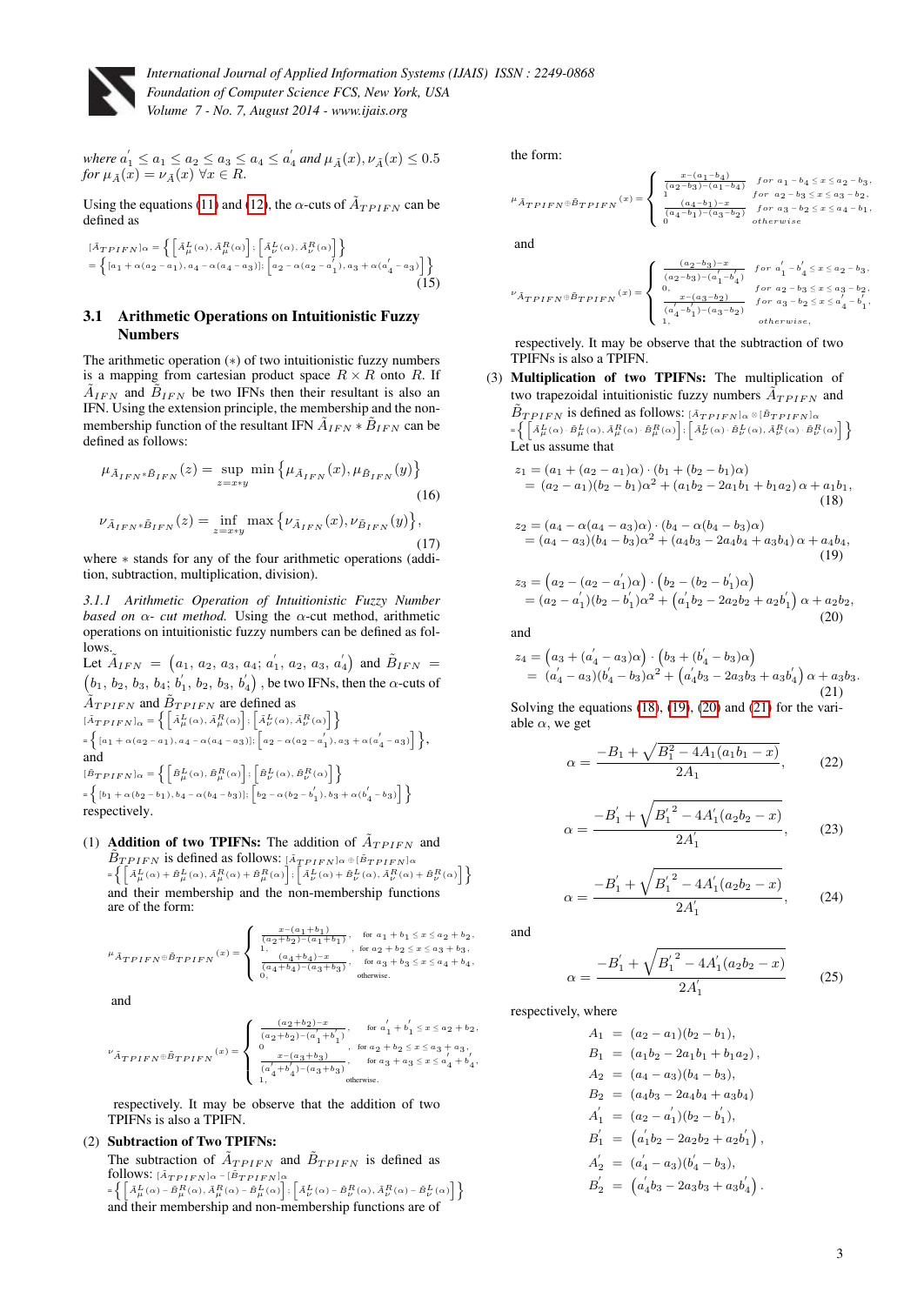

For the sake of simplicity, it may be assumed that  $z_1, z_2, z_3$ and  $z_4$  are the dummy variables for the variable x. Therefore, using the equations [\(22\)](#page-2-4) and [\(23\)](#page-2-5) and the membership function is given below:

$$
\mu_{\tilde{A} \oplus \tilde{B}}(x) = \begin{cases} \frac{-B_1 + \sqrt{B_1^2 - 4A_1(a_1b_1 - x)}}{2A_1}, & \text{if } a_1b_1 \leq x \leq a_2b_2, \\ 1, & \text{if } a_2b_2 \leq x \leq a_3b_3, \\ \frac{-B_2 - \sqrt{B_2^2 - 4A_2(a_4b_4 - x)}}{2A_2}, & \text{if } a_3b_3 \leq x \leq a_4b_4, \\ 0, & \text{otherwise.} \end{cases}
$$

Similarly, using the equations [\(24\)](#page-2-6) and [\(25\)](#page-2-7), we write the non-membership function in a compact form:

$$
\nu_{\tilde{A}\oplus\tilde{B}}(x)=\begin{cases} \frac{-B_1^{'} + \sqrt{{B_1^{'}}^2 - 4A_1^{'}(a_2b_2-x)}}{2A_1^{'}} , & \text{if}~~ a_1^{'}b_1^{'} \leq x \leq a_2b_2, \\ 0, & \text{if}~~ a_2b_2 \leq x \leq a_3b_3, \\ \frac{-B_2^{'} - \sqrt{{B_2^{'}}^2 - 4A_2^{'}(a_3b_3-x)}}{2A_2^{'}} , & \text{if}~~ a_3b_3 \leq x \leq a_4^{'}b_4^{'}, \\ 1, & \text{otherwise.} \end{cases}
$$

It may be noted that the multiplication of two TPIFNs is not a TPIFN.

**Example 1:** Let  $\tilde{A}_1 = (1, 2, 3, 4; 0.5, 2, 3, 4.5)$  and  $\tilde{A}_2 =$  $(2, 3, 4, 5; 1, 3, 4, 5.5)$  be two TPIFNs. Then the membership and the non-membership functions of their product  $\tilde{A}_1 \otimes \tilde{A}_2 =$  $(2, 6, 12, 20, 0.5, 6, 12, 24.75)$  using the  $\alpha$ -cut method is defined as follows:

$$
\mu_{\tilde{A}_1 \otimes \tilde{A}_2}(x) = \begin{cases}\n\frac{-3 + \sqrt{9 - 4(2 - x)}}{2}, & \text{if } 2 \le x \le 6, \\
1, & \text{if } 6 \le x \le 12, \\
\frac{9 - \sqrt{81 - 4(20 - x)}}{2}, & \text{if } 12 \le x \le 20, \\
0, & \text{otherwise.} \n\end{cases}
$$
\n(26)

and

$$
\nu_{\tilde{A}_1 \otimes \tilde{A}_2}(x) = \begin{cases}\n\frac{8.5 - \sqrt{72.25 - 12(6-x)}}{6}, & \text{if } 0.5 \le x \le 6, \\
0, & \text{if } 6 \le x \le 12, \\
\frac{-10.5 + \sqrt{110.25 - 9(12-x)}}{4.5}, & \text{if } 12 \le x \le 24.75, \\
\text{otherwise}, & (27)\n\end{cases}
$$

respectively.

Above  $\tilde{A}_1 \otimes \tilde{A}_2$  is a trapezoidal shaped intuitionistic fuzzy number. It can also be approximated to TPIFN as  $\tilde{A}_1 \otimes \tilde{A}_2 =$ (2, 6, 12, 20; 0.5, 6, 12, 24.75) with membership and nonmembership functions as follows:

$$
\mu_{\tilde{A}_1 \otimes \tilde{A}_2}(x) = \begin{cases} \frac{x-2}{4}, & \text{if } 2 \le x \le 6, \\ 1, & \text{if } 6 \le x \le 12, \\ \frac{20-x}{8}, & \text{if } 12 \le x \le 20, \\ 0, & \text{otherwise.} \end{cases} \tag{28}
$$

and

$$
\nu_{\tilde{A}_1 \otimes \tilde{A}_2}(x) = \begin{cases}\n\frac{6-x}{5.5}, & \text{if } 0.5 \le 6, \\
0, & \text{if } 6 \le x \le 12, \\
\frac{x-12}{12.75}, & \text{if } 12 \le x \le 24.75, \\
1, & \text{otherwise.} \n\end{cases}
$$
\n(29)

respectively.

It may be observed that the membership and non-membership functions will be in the exact shape if the arithmetic operations on TPIFNs using the  $\alpha$ -cut method are used. Therefore, it is suggested that the reliability evaluation process of a system is more accurate with the proposed method.

### 4. INTUITIONISTIC FUZZY RELIABILITY OF K-OUT-OF-N SYSTEM

To analyze the reliability of the system the most important consideration is that the reliability values of the components are mostly obtained by statistical data in the past or based on the subjective judgemental of the experts's experience. The data have uncertainty itself because it is extracted from various sources such as historical records, reliability databases, and system reliability experts opinion. Thus, the uncertainty in the values is an undeniable fact and it is necessary to define fuzzy value in probabilistic space and possibility of failure instead of failure probability. In this work, the uncertainty of the values of reliability of each component is represented by a trapezoidal intuitionistic fuzzy number. In this section, the intuitionistic fuzzy reliability of a  $k$ -out-of- $n$  system with independent components is evaluated, where the intuitionistic fuzzy reliabilities of the components are not necessarily identical.

Consider a system of  $n$  independent and non-identical components with unknown reliability  $R_i$ ,  $i = 1, 2, ..., n$  and suppose that for each component we observe  $m$  trapezoidal intuitionistic fuzzy numbers for the reliability of  $R<sub>i</sub>$ . These trapezoidal intuitionistic fuzzy numbers are indicated by  $R_{ij}$ ,  $j = 1, 2, ..., m$ , where  $R_{ij} = (r_{ij}^1, r_{ij}^2, r_{ij}^3, r_{ij}^4, r_{ij}^1, r_{ij}^2, r_{ij}^3, r_{ij}^4)$ . For each component calculated intuitionistic fuzzy arithmetic mean of  $R_i$ is as follows:

$$
\begin{split} \bar{R}_i &= \left(\bar{r}_i^1, \, \bar{r}_i^2, \, \bar{r}_i^3, \, \bar{r}_i^4; \, \bar{r}_i^1', \, \bar{r}_i^2, \, \bar{r}_i^3, \, \bar{r}_i^4'\right) \\ &= \left(\frac{1}{m} \sum_{j=1}^m r_{ij}^1, \, \frac{1}{m} \sum_{j=1}^m r_{ij}^2, \, \frac{1}{m} \sum_{j=1}^m r_{ij}^3, \, \frac{1}{m} \sum_{j=1}^m r_{ij}^4; \, \frac{1}{m} \sum_{j=1}^m r_{ij}^1, \\ &\frac{1}{m} \sum_{j=1}^m r_{ij}^2, \, \frac{1}{m} \sum_{j=1}^m r_{ij}^3, \, \frac{1}{m} \sum_{j=1}^m r_{ij}^4\right), i = 1, \, 2, \, \dots, \, n. \end{split}
$$

Taking the  $\alpha$ -cuts of each  $\overline{R}_i$ ,  $i = 1, 2, ..., n$ , which is given by

$$
\begin{split} [\bar{R}_i]_{\alpha} = \left\{ \left[ \bar{R}_{\mu}^{L_i}(\alpha), \bar{R}_{\mu}^{U_i}(\alpha) \right]; \left[ \bar{R}_{\nu}^{L_i}(\alpha), \bar{R}_{\nu}^{U_i}(\alpha) \right] \right\} \\ = \left\{ [\bar{r}_i^1 + (\bar{r}_i^2 - \bar{r}_i^1)\alpha, \ \bar{r}_i^4 + (\bar{r}_i^3 - \bar{r}_i^4)\alpha \right] \, ; \\ \left[ \bar{r}_i^2 - (\bar{r}_i^2 - \bar{r}_i^1')\alpha, \ \bar{r}_i^3 + (\bar{r}_i^{4'} - \bar{r}_i^3)\alpha \right] \right\}. \end{split}
$$

Now, transfer these  $\alpha$ -cut intervals into statistical confidence intervals:

**Case 1:** When the population standard deviation  $\sigma$  is known. In this case, the  $\alpha$ -cuts of  $(1 - \gamma)100\%$  confidence interval of  $\overline{R}_i$  is given by

$$
[\hat{R}_i]_{\alpha} = \left\{ \left[ R_{\mu}^{L_i^*}(\alpha), R_{\mu}^{U_i^*}(\alpha) \right]; \left[ R_{\nu}^{L_i^*}(\alpha), R_{\nu}^{U_i^*}(\alpha) \right] \right\}
$$

Here

$$
R_{\mu}^{L_{i}^{*}}(\alpha) = \bar{r}_{i}^{1} + (\bar{r}_{i}^{2} - \bar{r}_{i}^{1})\alpha - \frac{\sigma}{\sqrt{m}}t_{m-1}(\gamma_{1}),
$$
  
\n
$$
R_{\mu}^{U_{i}}(\alpha) = \bar{r}_{i}^{4} + (\bar{r}_{i}^{3} - \bar{r}_{i}^{4})\alpha + \frac{\sigma}{\sqrt{m}}t_{m-1}(\gamma_{2}),
$$
  
\n
$$
R_{\nu}^{L_{i}^{*}}(\alpha) = \bar{r}_{i}^{2} - (\bar{r}_{i}^{2} - \bar{r}_{i}^{1'})\alpha - \frac{\sigma}{\sqrt{m}}t_{m-1}(\gamma_{1}),
$$
  
\n
$$
R_{\nu}^{U_{i}^{*}}(\alpha) = \bar{r}_{i}^{3} + (\bar{r}_{i}^{4'} - \bar{r}_{i}^{3})\alpha + \frac{\sigma}{\sqrt{m}}t_{m-1}(\gamma_{2}).
$$

**Case 2:** When the population standard deviation  $\sigma$  is not known. In this case, the  $\alpha$ -cuts of  $(1 - \gamma)100\%$  confidence interval of  $\overline{R}_i$  is given by

$$
[\hat{R}_i]_{\alpha} = \left\{ \left[ R_{\mu}^{L_i^*}(\alpha), R_{\mu}^{U_i^*}(\alpha) \right]; \left[ R_{\nu}^{L_i^*}(\alpha), R_{\nu}^{U_i^*}(\alpha) \right] \right\}
$$

Here

$$
R_{\mu}^{L_i^*}(\alpha) = \bar{r}_i^1 + (\bar{r}_i^2 - \bar{r}_i^1)\alpha - \frac{s_i}{\sqrt{m}}t_{m-1}(\gamma_1),
$$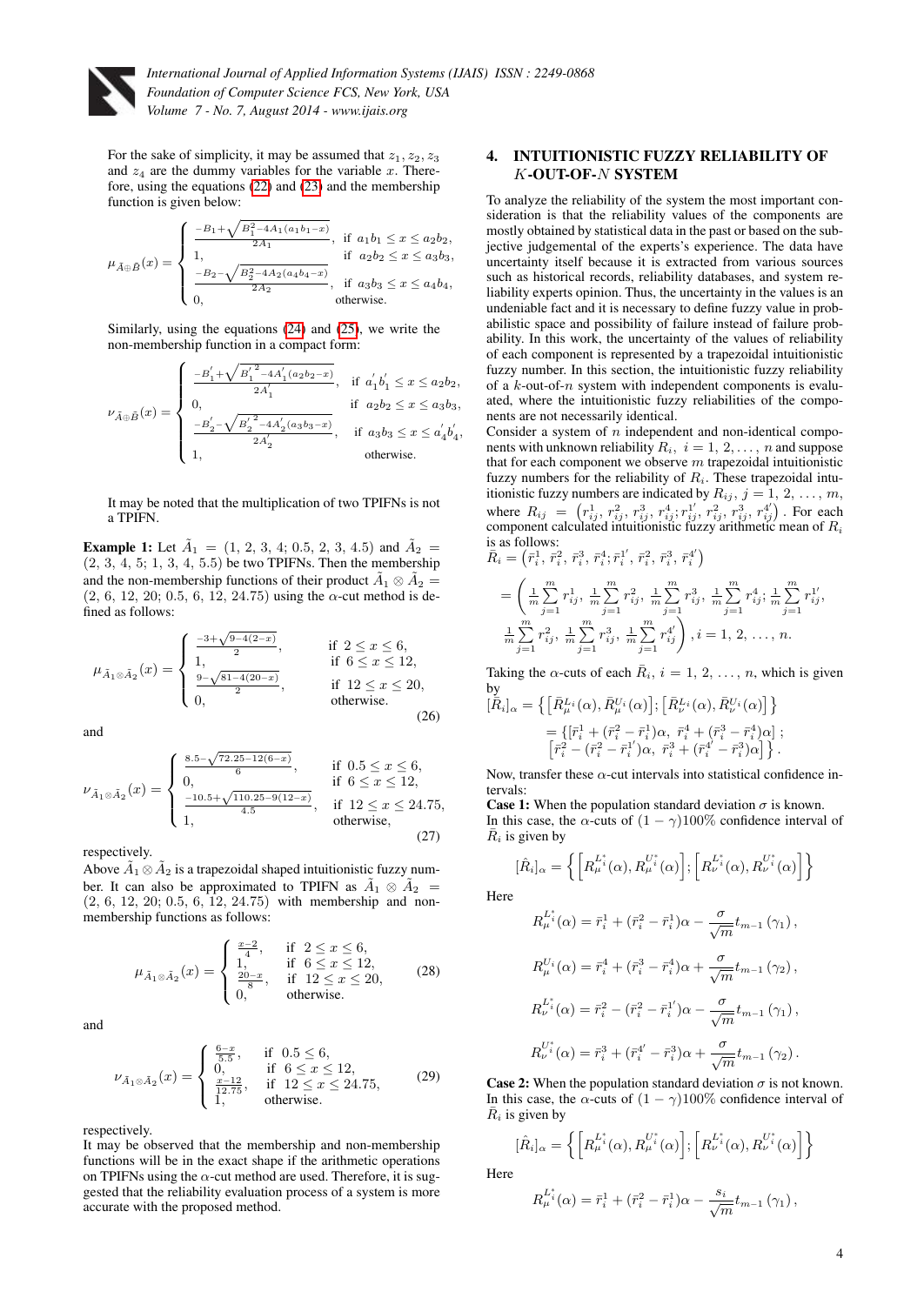

$$
R_{\mu}^{U_i}(\alpha) = \bar{r}_i^4 + (\bar{r}_i^3 - \bar{r}_i^4)\alpha + \frac{s_i}{\sqrt{m}}t_{m-1}(\gamma_2),
$$
  
\n
$$
R_{\nu}^{L_i^*}(\alpha) = \bar{r}_i^2 - (\bar{r}_i^2 - \bar{r}_i^1)\alpha - \frac{s_i}{\sqrt{m}}t_{m-1}(\gamma_1),
$$
  
\n
$$
R_{\nu}^{U_i^*}(\alpha) = \bar{r}_i^3 + (\bar{r}_i^{4'} - \bar{r}_i^3)\alpha + \frac{s_i}{\sqrt{m}}t_{m-1}(\gamma_2),
$$

where  $\gamma_1 + \gamma_2 = \gamma$ ,  $0 < \gamma_1$ ,  $\gamma_2$ ,  $\gamma < 1$ .

Let T be a t-distributed random variable with  $m<sub>i</sub> - 1$  degree of freedom. Then  $t_{m_i-1}(\gamma_k)$  satisfies the condition

 $p(T \ge t_{m_i-1}(\gamma_k)) = \gamma_k, k = 1, 2.$ 

The decision maker not only chooses  $\gamma_1$  and  $\gamma_2$  to satisfy the condition  $\gamma_1 + \gamma_2 = \gamma$ ,  $0 < \gamma_1$ ,  $\gamma_2$ ,  $\gamma < 1$ , but also satisfies the following conditions:

$$
0 < \bar{r}_i^1 + (\bar{r}_i^2 - \bar{r}_i^1)\alpha - \frac{\sigma}{\sqrt{m}} t_{m-1} \left( \gamma_1 \right) < 1,\tag{30}
$$

$$
0 < \bar{r}_i^4 + (\bar{r}_i^3 - \bar{r}_i^4)\alpha + \frac{\sigma}{\sqrt{m}} t_{m-1} \left(\gamma_2\right) < 1,\tag{31}
$$

$$
0 < \bar{r}_i^2 - (\bar{r}_i^2 - \bar{r}_i^1')\alpha - \frac{\sigma}{\sqrt{m}} t_{m-1} \left(\gamma_1\right) < 1,\tag{32}
$$

$$
0 < \bar{r}_i^3 + (\bar{r}_i^{4'} - \bar{r}_i^3)\alpha + \frac{\sigma}{\sqrt{m}} t_{m-1} \left(\gamma_2\right) < 1,\tag{33}
$$

$$
0 < \bar{r}_i^1 + (\bar{r}_i^2 - \bar{r}_i^1)\alpha - \frac{s_i(\alpha)}{\sqrt{m}} t_{m-1}(\gamma_1) < 1,\tag{34}
$$

$$
0 < \bar{r}_i^4 + (\bar{r}_i^3 - \bar{r}_i^4)\alpha + \frac{s_i(\alpha)}{\sqrt{m}} t_{m-1}(\gamma_2) < 1,\tag{35}
$$

$$
0 < \bar{r}_i^2 - (\bar{r}_i^2 - \bar{r}_i^1')\alpha - \frac{s_i(\alpha)}{\sqrt{m}} t_{m-1}(\gamma_1) < 1,\tag{36}
$$

and

$$
0 < \bar{r}_i^3 + (\bar{r}_i^{4'} - \bar{r}_i^3)\alpha + \frac{s_i(\alpha)}{\sqrt{m}}t_{m-1}(\gamma_2) < 1,\tag{37}
$$

where  $i = 1, 2, \ldots, m$ .

In order to calculate the estimated value of the variance between TPIFNs, the distance formula between two IFNs is used [\[24\]](#page-6-9). Hence, the variance between  $m$  TPIFNs is given by

$$
s_i^2(\alpha) = \frac{1}{4(m-1)} \int_0^1 \left[ \sum_{j=1}^m \left( R_\mu^{L_j}(\alpha) - \bar{R}_\mu^{L_i}(\alpha) \right)^2 + \left( R_\mu^{U_j}(\alpha) - \bar{R}_\mu^{U_i}(\alpha) \right)^2 \right. \left. + \left( R_\nu^{L_j}(\alpha) - \bar{R}_\mu^{U_i}(\alpha) \right)^2 + \left( R_\nu^{U_j}(\alpha) - R_\nu^{U_i}(\alpha) \right)^2 \right] d\alpha.
$$

Ultimately, evaluating the intuitionistic fuzzy reliability of  $k$ -outof-n system using the concept of minimal path sets, the intuitionistic fuzzy reliability of any system is equal to the possibility that at least one of the minimal path set works. A minimal path set works, if all the components in the set work. In a  $k$ -out-ofn system, there are  $n_{C_k}$  minimal path sets. Each minimal path set contains exactly  $k$  different components. Therefore, [\[18\]](#page-6-3) the explicit formula to evaluate the intuitionistic fuzzy reliability of  $k$ -out-of- $n$  system using minimal path sets is as follows:

<span id="page-4-0"></span>
$$
Rel(k, n) = \left[ 1 - \prod_{j=1}^{n_{C_k}} \left[ 1 - \prod_{i \in P_j} \left[ \bar{R}_{\mu}^{L_i}(\alpha), \bar{R}_{\mu}^{U_i}(\alpha) \right] \right];
$$
  

$$
1 - \prod_{j=1}^{n_{C_k}} \left[ 1 - \prod_{i \in P_j} \left[ \bar{R}_{\nu}^{L_i}(\alpha), \bar{R}_{\nu}^{U_i}(\alpha) \right] \right]
$$
(38)

where  $P_j$  is the  $j<sup>th</sup>$  minimal path set.

A series system functions if and only if each of its component function. The intuitionistic fuzzy reliability  $R_s$  of series system is given by  $R_s = \prod^n \hat{R}$ 

is given by 
$$
R_s = \prod_{i=1}^{n} n_i
$$
  
\n
$$
= \hat{R}_1 \cdot \hat{R}_2, \dots, \hat{R}_n
$$
\n
$$
= \begin{bmatrix} \prod_{i=1}^{n} [r_{i1} + (r_{i2} - r_{i1})\alpha, r_{i4} - (r_{i4} - r_{i3})\alpha]; \\ \prod_{i=1}^{n} [r_{i2} - (r_{i2} - r'_{i1})\alpha, r_{i3} + (r'_{i4} - r_{i3})\alpha] \end{bmatrix}
$$
\n
$$
= \begin{bmatrix} \prod_{i=1}^{n} (r_{i1} + (r_{i2} - r_{i1})\alpha) \prod_{i=1}^{n} (r_{i4} - (r_{i4} - r_{i3})\alpha) \\ \prod_{i=1}^{n} (r_{i2} - (r_{i2} - r'_{i1})\alpha) , \prod_{i=1}^{n} (r_{i3} + (r'_{i4} - r_{i3})\alpha) \end{bmatrix}
$$
\n(39)

A parallel system functions if and only if at least one component functions. The intuitionistic fuzzy reliability  $R_p$  of parallel the system is given by

$$
R_p = 1 - \prod_{i=1}^{n} (1 - \hat{R}_i)
$$
  
\n
$$
= \begin{bmatrix} [1, 1] - \prod_{i=1}^{n} ([1 \ 1] - [R_{\mu}^{L_i}(\alpha), R_{\mu}^{U_i}(\alpha)]); \\ [1, 1] - \prod_{i=1}^{n} ([1 \ 1] - [R_{\nu}^{L_i}(\alpha), R_{\nu}^{U_i}(\alpha)]) \end{bmatrix}
$$
  
\n
$$
= \begin{bmatrix} [1, 1] - \prod_{i=1}^{n} [1 - (r_{i4} - (r_{i4} - r_{i3})\alpha)], \prod_{i=1}^{n} [1 - (r_{i1} + (r_{i2} - r_{i1})\alpha)]; \\ [1, 1] - \prod_{i=1}^{n} [1 - (r_{i3} - (r_{i3} - r_{i4}')\alpha)], \prod_{i=1}^{n} [1 - (r_{i2} + (r_{i1}' - r_{i2})\alpha)] \end{bmatrix}
$$
  
\n
$$
= \begin{bmatrix} \prod_{i=1}^{n} [1 - (r_{i1} + (r_{i2} - r_{i1})\alpha)], 1 - \prod_{i=1}^{n} [1 - (r_{i4} - (r_{i4} - r_{i3})\alpha)]; \\ 1 - \prod_{i=1}^{n} [1 - (r_{i2} + (r_{i1}' - r_{i2})\alpha)], 1 - \prod_{i=1}^{n} [1 - (r_{i3} - (r_{i3} - r_{i4}')\alpha)] \end{bmatrix}
$$

#### 5. NUMERICAL EXAMPLE

Consider a 2-out-of-4 system with random samples of size 4 for each component  $C_i$ ,  $i = 1, 2, ..., 4$ . Intuitionistic fuzzy statistical sample data for different components is shown in Table 1. If  $\sigma$  is unknown, then the  $\alpha$ -cuts of  $(1 - \gamma)100\%$  statistical confidence interval with  $\gamma_1 = 0.025$ ,  $\gamma_2 = 0.025$ ,  $\gamma = 0.05$  for the reliability  $R_i$ ,  $i = 1, 2, ..., 4$  are estimated. Using these confidence intervals the reliability of 2-out-of-4 system are calculated for different values of  $\alpha$  and results are furnished in Table 2. Further, using the Table 2 the membership and the non-membership functions are plotted in figure 1.

The fuzzy arithmetic mean of  $R_i$ ,  $i = 1, 2, ..., 4$  are given by

 $\bar{R}_1 = (0.14, 0.21, 0.28, 0.34; 0.13, 0.21, 0.28, 0.36),$ 

 $\bar{R}_2 = (0.34, 0.43, 0.50, 0.57, 0.24, 0.43, 0.50, 0.62)$ ,

 $\bar{R}_3 = (0.44, 0.53, 0.60, 0.68; 0.40, 0.53, 0.60, 0.72)$ ,

 $\bar{R}_4 = (0.82, 0.88, 0.91, 0.93; 0.76, 0.88, 0.91, 0.95).$ 

The  $\alpha$ -cuts of  $\bar{R}_i$ ,  $i = 1, 2, \ldots, 4$  are given by

 $[\bar{R}_1]_{\alpha} = \{[0.14 + 0.07\alpha, 0.34 - 0.06\alpha]; [0.21 - 0.08\alpha, 0.28 + 0.08\alpha]\},\$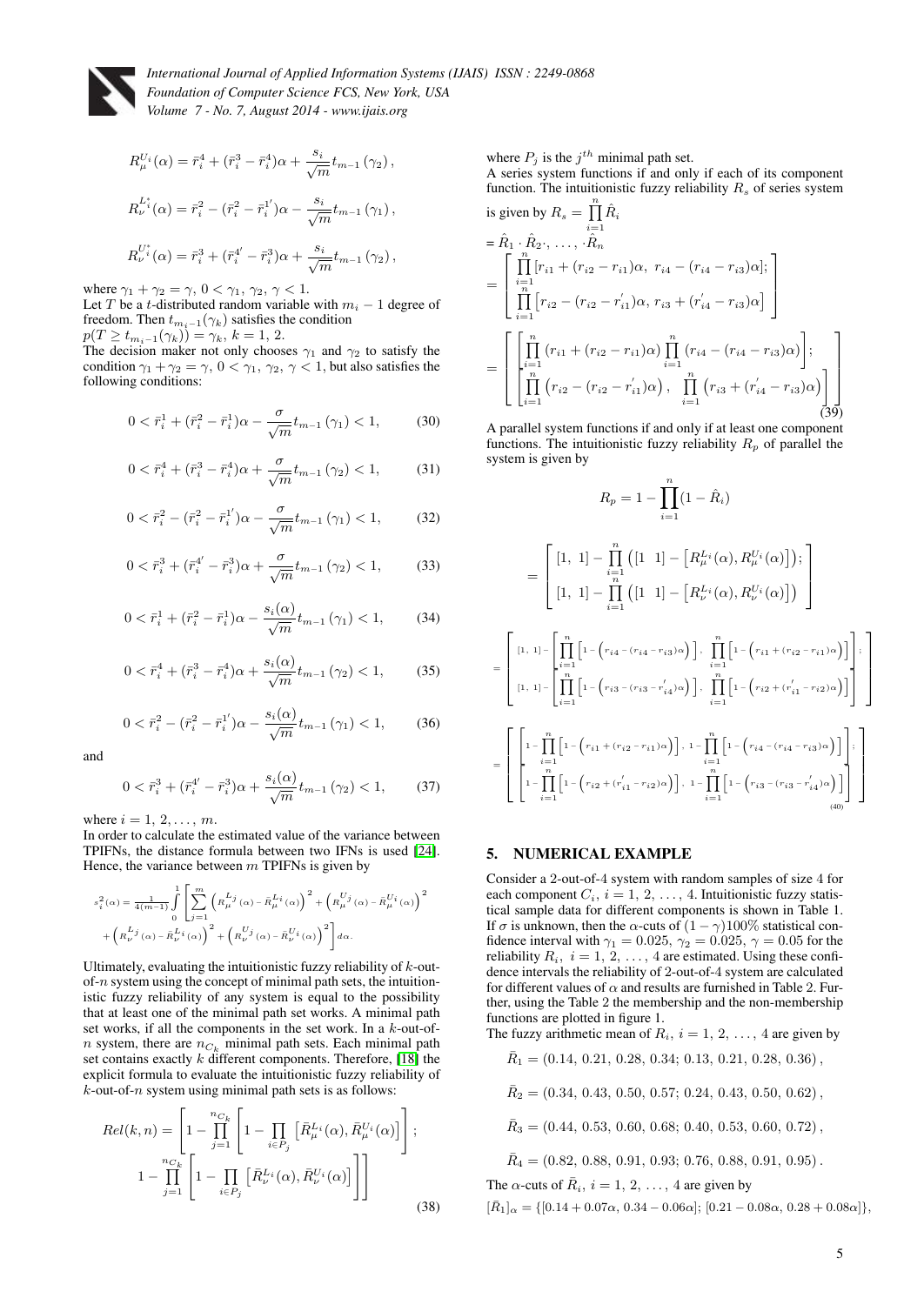

Table 1.

| $C_2$                                      |
|--------------------------------------------|
| $(.30, .40, .50, .60; .20, .40, .50, .65)$ |
| $(.35, .45, .50, .55; .25, .45, .50, .60)$ |
| $(.33, .44, .52, .58; .24, .44, .52, .62)$ |
| $(.36, .41, .48, .56; .26, .41, .48, .60)$ |
|                                            |
| $(.82, .91, .94, .98; .72, .91, .94, .99)$ |
| $(.81, .89, .90, .94; .71, .89, .90, .95)$ |
| $(.86, .88, .91, .92; .84, .88, .91, .94)$ |
| $(.80, .85, .87, .89, .78, .85, .87, .92)$ |
|                                            |

 $[\bar{R}_2]_{\alpha} = \{[0.34 + 0.09\alpha, 0.57 - 0.07\alpha]; [0.43 - 0.15\alpha, 0.50 + 0.12\alpha]\},\$ 

 $[\bar{R}_3]_{\alpha} = \{[0.44 + 0.09\alpha, 0.68 - 0.08\alpha]; [0.53 - 0.13\alpha, 0.60 + 0.12\alpha]\},\$ 

 $[\bar{R}_4]_{\alpha} = \{[0.82 + 0.06\alpha, 0.93 - 0.02\alpha]; [0.88 - 0.12\alpha, 0.91 + 0.04\alpha]\}.$ 

In case, when  $\sigma$  is not known, the  $\alpha$ -cuts of 95% confidence interval for  $\overline{R}_i$ ,  $i = 1, 2, ..., 4$  are given by

 $[\hat{R}_1]_{\alpha} = \{[0.10 + 0.07\alpha, 0.38 - 0.06\alpha]; [0.17 - 0.08\alpha, 0.32 + 0.08\alpha]\},\$ 

 $[\hat{R}_2]_{\alpha} = \{[0.29 + 0.09\alpha, 0.62 - 0.07\alpha]; [0.38 - 0.15\alpha, 0.55 + 0.12\alpha]\},\$ 

 $[\hat{R}_3]_{\alpha} = \{[0.33 + 0.09\alpha, 0.79 - 0.08\alpha]; [0.42 - 0.13\alpha, 0.71 + 0.12\alpha]\},\$ 

 $[\hat{R}_4]_{\alpha} = \{[0.77 + 0.06\alpha, 0.98 - 0.02\alpha]; [0.83 - 0.12\alpha, 0.96 + 0.04\alpha]\}.$ 

The minimal path sets are:  $P_1 = \{R_1, R_2\}, P_2$ <br> $\{R_1, R_3\}, P_3 = \{R_1, R_4\}, P_4 = \{R_2, R_3\}, P_5$  ${\mathcal{R}} = \{R_1, R_4\}, P_4 = {\mathcal{R}}$  ${R_2, R_4}$  and  $P_6 = {R_3, R_4}$ .

Now, calculate the confidence interval for the reliability of a 2 out-of-4 system for different values of  $\alpha \in [0, 1]$  by using formula given by the equation [\(38\)](#page-4-0) and result is furnished in Table 2. The membership and non-membership functions of the obtained result are shown in figure 1.

Table 2.

| $\alpha$ | Confidence Interval of the Reliability of 2-out-of-4 System |
|----------|-------------------------------------------------------------|
| 0.0      | $\{ [0.6899, 0.9552]; [0.8312, 0.9076] \}$                  |
| 0.1      | $\{[0.7060, 0.9514]; [0.8126, 0.9167]\}$                    |
| 0.2      | $\{[0.7218, 0.9475]; [0.7928, 0.9252]\}$                    |
| 0.3      | $\{ [0.7371, 0.9434]; [0.7720, 0.9330] \}$                  |
| 0.4      | $\{[0.7520, 0.9390]; [0.7501, 0.9402]\}$                    |
| 0.5      | $\{[0.7664, 0.9344]; [0.7273, 0.9469]\}$                    |
| 0.6      | $\{ [0.7803, 0.9295]; [0.7034, 0.9531] \}$                  |
| 0.7      | $\{[0.7938, 0.9244]; [0.6787, 0.9587]\}$                    |
| 0.8      | $\{ [0.8067, 0.9191]; [0.6531, 0.9639] \}$                  |
| 0.9      | $\{[0.8192, 0.9135]; [0.6266, 0.9686]\}$                    |
| 1.0      | $\{[0.8312, 0.9076]; [0.5995, 0.9728]\}$                    |



Fig. 1. *Reliability of* 2*-out-of-*4 *System*

## 6. CONCLUSION

The proposed new arithmetic operations on intuitionistic fuzzy numbers using the  $\alpha$ -cut method are valid operations. As the membership and non-membership functions would be in the exact shape using the  $\alpha$ -cut method. More accuracy with the proposed method for the reliability evaluation process of a system is acheived. A new methodology based on intuitionistic fuzzy confidence interval has been provided for analyzing the intuitionistic fuzzy system reliability of  $k$ -out-of- $n$  system (particularly, series and parallel system) has been provided. Firstly, estimated the reliability of each component of the system using the intuitionistic fuzzy statistical sample data using the  $\alpha$ -cuts of  $(1 - \gamma)100\%$ approach and then based on the estimated reliability of the components obtained, the intuitionistic fuzzy reliability of the system has been finally calculated using the minimal path sets approach.

#### 7. REFERENCES

- <span id="page-5-0"></span>[1] T. Onisawa and J. Kacprzyk, "Reliability and Safety Analyses Under Fuzziness," *Physica-Verlag (Springer)*, vol. 4, Heidelberg, 1995.
- <span id="page-5-1"></span>[2] Cai K.Y., Wen C. Y., and Zhang M. L., "Fuzzy variables as a Basis for a Theory of Fuzzy Reliability in the Possibility Context," *Fuzzy Sets and Systems*, vol. 42, pp. 145–172, 1991.
- <span id="page-5-2"></span>[3] K.Y. Cai, C.Y. Wen and M.L. Zhang, "Coherent Systems in Profust Reliability Theory," in: *Reliability and Safety Analyzes Under Fuzziness*, Heidelberg: Physica-Verlag, pp. 81- 94, 1995.
- <span id="page-5-3"></span>[4] D. Singer, "A Fuzzy Set Approach to Fault Tree and Reliability Analysis," *Fuzzy Sets and Systems*, vol. 34, 145–155, 1990.
- <span id="page-5-4"></span>[5] C.H. Cheng and D.L. Mon, "Fuzzy System Reliability Analysis by Interval of Confidence," *Fuzzy Sets and Systems*, vol. 56, pp. 29–35, 1993.
- <span id="page-5-5"></span>[6] S.M. Chen, "Fuzzy System Reliability Analysis using Fuzzy Number Arithmetic Operations," *Fuzzy Sets and Systems*, vol. 64, pp. 31–38, 1994.
- <span id="page-5-6"></span>[7] Atanassov K.T., "Intuitionistic fuzzy sets," *Fuzzy Sets and Systems*, vol. 20(1), pp.87-96, 1986.
- <span id="page-5-7"></span>[8] Atanassov K.T. and Gargov G., "Interval-valued intuitionistic fuzzy sets," *Fuzzy Sets and Systems*, vol. 31(3), 343-349, 1989.
- <span id="page-5-8"></span>[9] W.L. Gau and D.J. Buehrer , "Vague sets," *IEEE Transactions on systems, Man and Cybernetics*, vol. 23(2), 610-614, 1993.
- <span id="page-5-9"></span>[10] Y.J. Yang and C. Hinde, "A new extension of fuzzy sets using rough sets: R-fuzzy sets," *Information Sciences* vol. 180, 354-365, 2010.
- <span id="page-5-10"></span>[11] L.A. Zadeh, "The concept of a linguistic variable and its application to approximate reasoning-I," *Information Sciences*, vol. 8, 199-249, 1975.
- [12] C. Cornelis, K. Atanassov and E.E. Kerre, "Intuitionistic fuzzy sets and interval-valued fuzzy sets: a critical comparison," in: Proceedings of Third European Conference on Fuzzy Logic and Technology (EUSFLAT03), Zittau, Germany, pp. 159-163, 2003.
- [13] G. Deschrijver and E.E. Kerre, "On the relationship between some extensions of fuzzy set theory," *Fuzzy Sets and Systems*, vol. 133, 227-235, 2003.
- [14] H. Bustince and P. Burillo, "Vague sets are intuitionistic fuzzy sets," *Fuzzy Sets and Systems*, vol. 79, 403-405, 1996.